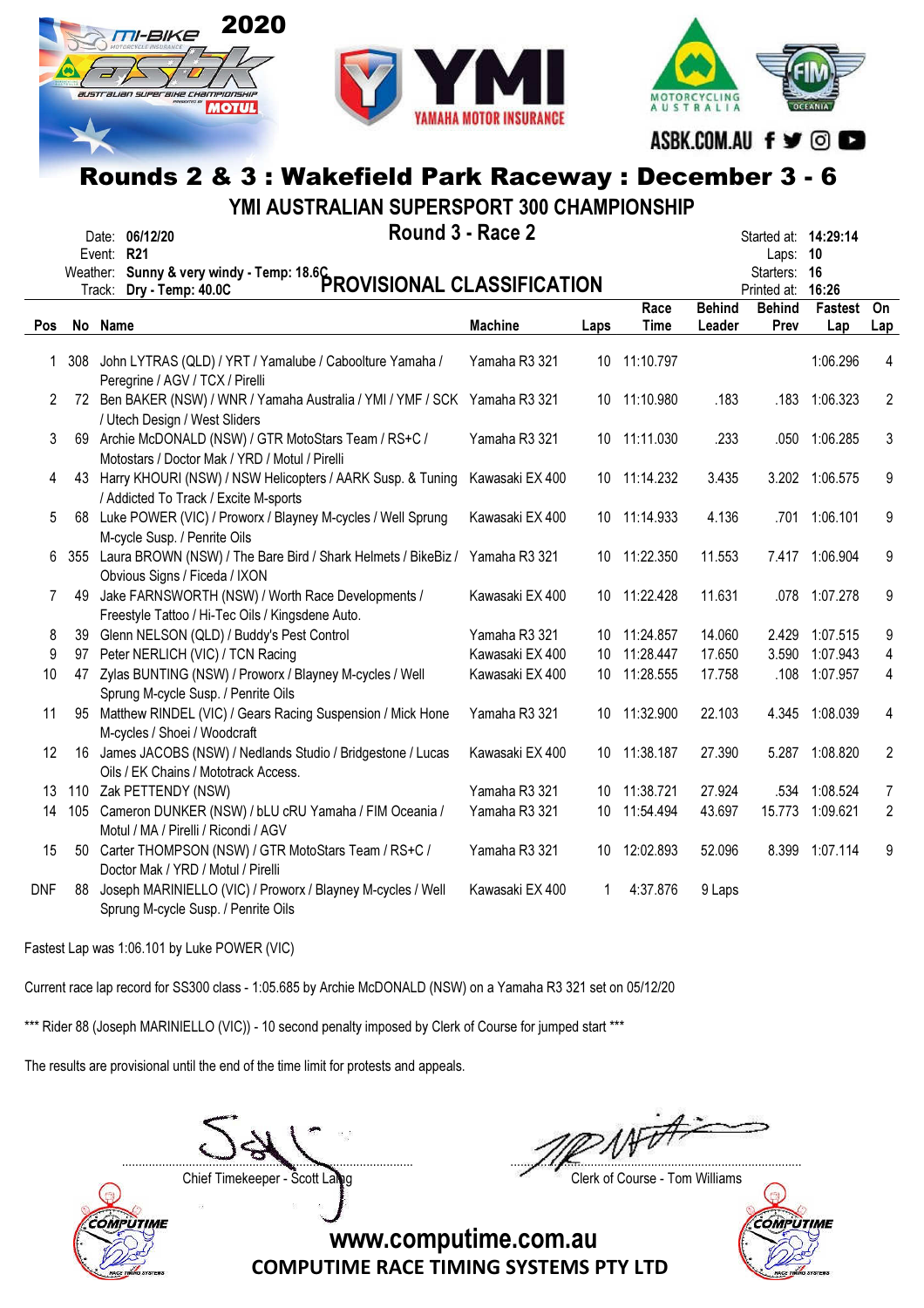





YMI AUSTRALIAN SUPERSPORT 300 CHAMPIONSHIP

|                                                                                                                                            | YMI AUSTRALIAN SUPERSPORT 300 CHAMPIONSHIP |          |          |          |          |                   |                   |                                        |             |                                                     |                   |
|--------------------------------------------------------------------------------------------------------------------------------------------|--------------------------------------------|----------|----------|----------|----------|-------------------|-------------------|----------------------------------------|-------------|-----------------------------------------------------|-------------------|
| Round 3 - Race 2<br>06/12/20<br>Date:<br><b>R21</b><br>Event:<br>Weather: Sunny & very windy - Temp: 18.6C<br><b>PROVISIONAL LAP TIMES</b> |                                            |          |          |          |          |                   |                   |                                        |             | Started at: 14:29:14<br>10<br>Laps:<br>Starters: 16 |                   |
|                                                                                                                                            | Dry - Temp: 40.0C<br>Track:                |          |          |          |          |                   |                   |                                        | Printed at: | 16:26                                               |                   |
| No                                                                                                                                         | Name                                       | Lap 1    | Lap2     | Lap3     | Lap 4    | Lap <sub>5</sub>  | Lap 6             | Lap <sub>7</sub>                       | Lap 8       | Lap <sub>9</sub>                                    | Lap <sub>10</sub> |
| 16                                                                                                                                         | James JACOBS (NSW)                         | 1:16.197 | 1:08.820 | 1:08.980 | 1:08.837 | 1:09.599          | 1:09.264          | 1:09.096                               | 1:09.254    | 1:09.237                                            | 1:08.903          |
| 39                                                                                                                                         | Glenn NELSON (QLD)                         | 1:12.765 | 1:08.604 | 1:08.164 | 1:07.547 | 1:08.081          | 1:07.693          | 1:08.275                               | 1:07.660    | 1:07.515                                            | 1:08.553          |
|                                                                                                                                            | 43 Harry KHOURI (NSW)                      | 1:11.942 | 1:06.895 | 1:06.743 | 1:06.860 |                   | 1:07.100 1:07.268 | 1:06.870                               | 1:06.854    | 1:06.575                                            | 1:07.125          |
|                                                                                                                                            | 47 Zylas BUNTING (NSW)                     | 1:14.342 | 1:08.161 | 1:08.109 | 1:07.957 | 1:08.035          | 1:08.604          | 1:08.144                               | 1:08.259    | 1:08.401                                            | 1:08.543          |
| 49                                                                                                                                         | Jake FARNSWORTH (NSW)                      | 1:13.175 | 1:07.768 | 1:07.400 | 1:07.615 | 1:07.797          | 1:07.829          | 1:07.460                               | 1:08.089    | 1:07.278                                            | 1:08.017          |
| 50                                                                                                                                         | Carter THOMPSON (NSW)                      | 1:53.876 | 1:07.901 | 1:07.852 | 1:07.931 | 1:08.089          | 1:07.558          | 1:07.406                               | 1:07.665    | 1:07.114                                            | 1:07.501          |
| 68                                                                                                                                         | Luke POWER (VIC)                           | 1:12.128 | 1:06.340 | 1:06.340 | 1:06.259 | 1:10.284          | 1:06.914          | 1:06.540                               | 1:06.524    | 1:06.101                                            | 1:07.503          |
| 69                                                                                                                                         | Archie McDONALD (NSW)                      | 1:11.518 | 1:06.645 | 1:06.285 | 1:06.323 | 1:07.197          | 1:06.893          | 1:06.723                               | 1:06.539    | 1:06.527                                            | 1:06.380          |
| 72                                                                                                                                         | Ben BAKER (NSW)                            | 1:11.041 | 1:06.323 | 1:06.354 |          | 1:06.414 1:06.656 | 1:07.041          | 1:06.735                               | 1:06.530    | 1:06.623                                            | 1:07.263          |
| 88                                                                                                                                         | Joseph MARINIELLO (VIC)                    | 4:27.876 |          |          |          |                   |                   |                                        |             |                                                     |                   |
| 95                                                                                                                                         | Matthew RINDEL (VIC)                       | 1:16.356 | 1:08.253 | 1:08.098 | 1:08.039 | 1:08.956          | 1:08.473          | 1:08.803                               | 1:08.693    | 1:08.460                                            | 1:08.769          |
| 97                                                                                                                                         | Peter NERLICH (VIC)                        | 1:14.057 | 1:08.075 | 1:08.266 | 1:07.943 | 1:08.657          | 1:08.187          | 1:07.953                               | 1:08.445    | 1:08.345                                            | 1:08.519          |
|                                                                                                                                            | 105 Cameron DUNKER (NSW)                   | 1:16.949 | 1:09.621 | 1:09.956 | 1:11.516 | 1:10.924          | 1:11.349          | 1:11.384                               | 1:10.736    | 1:10.964                                            | 1:11.095          |
|                                                                                                                                            | 110 Zak PETTENDY (NSW)                     | 1:16.365 | 1:09.311 | 1:09.791 | 1:09.304 |                   |                   | 1:09.786  1:09.119  1:08.524  1:08.794 |             | 1:08.577                                            | 1:09.150          |

308 John LYTRAS (QLD) 1:10.981 1:06.683 1:06.403 1:06.296 1:06.561 1:06.991 1:06.686 1:06.682 1:06.566 1:06.948 355 Laura BROWN (NSW) 1:14.805 1:07.415 1:07.315 1:07.203 1:08.011 1:07.598 1:07.972 1:07.576 1:06.904 1:07.551

\*\*\* Rider 88 (Joseph MARINIELLO (VIC)) - 10 second penalty imposed by Clerk of Course for jumped start \*\*\*

The results are provisional until the end of the time limit for protests and appeals.

**COMPUTIME** 

....................................................................................... .......................................................................................

Chief Timekeeper - Scott Laing Chief Timekeeper - Scott Laing

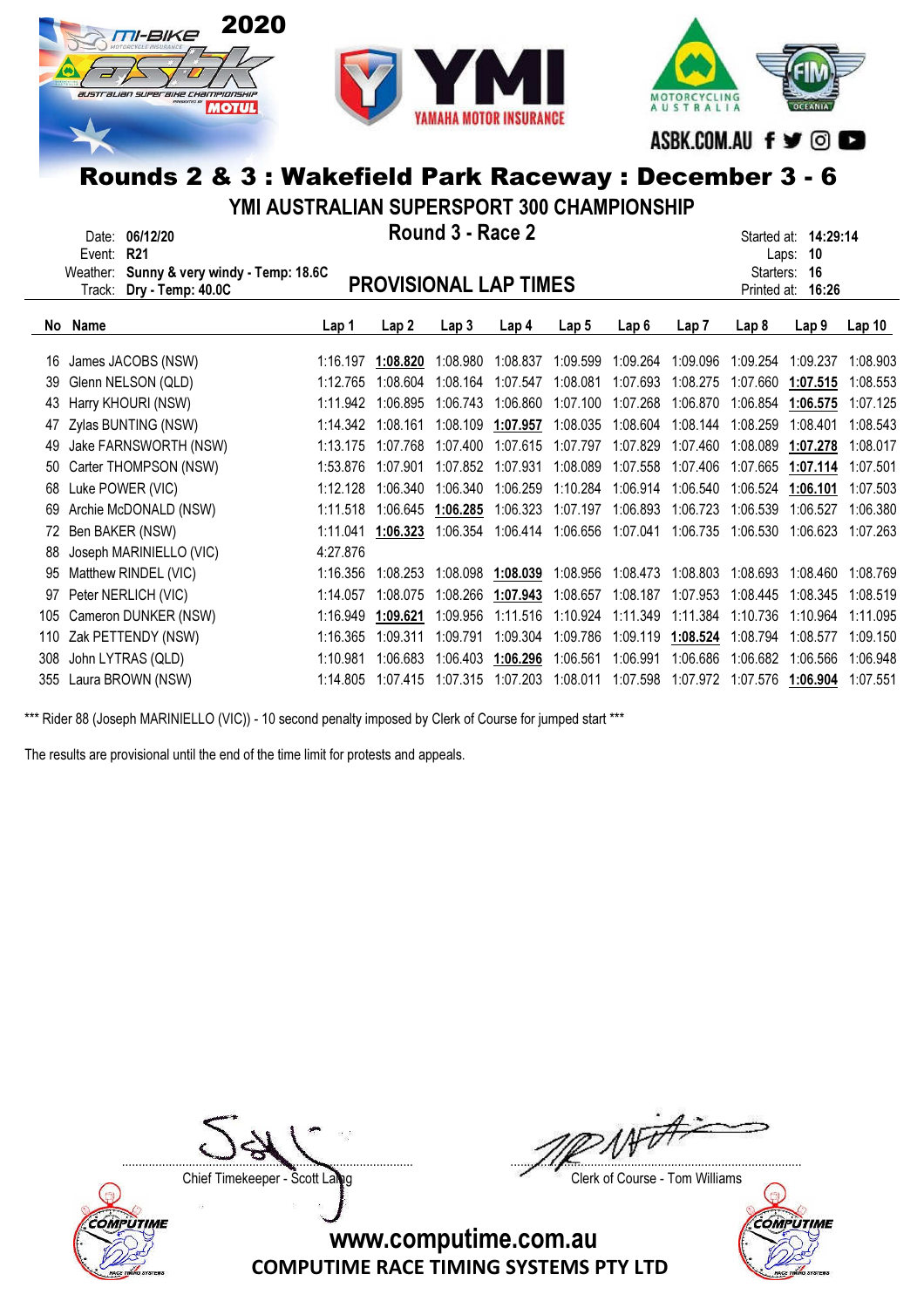





ASBK.COM.AU f ♥ © ■

### Rounds 2 & 3 : Wakefield Park Raceway : December 3 - 6

YMI AUSTRALIAN SUPERSPORT 300 CHAMPIONSHIP

|                | Date: 06/12/20                            |         |         |          | Round 3 - Race 2               |                                 |         |              | Started at: 14:29:14 |
|----------------|-------------------------------------------|---------|---------|----------|--------------------------------|---------------------------------|---------|--------------|----------------------|
|                | Event: R21                                |         |         |          |                                |                                 |         |              | Laps: 10             |
|                | Weather: Sunny & very windy - Temp: 18.6C |         |         |          |                                |                                 |         | Starters: 16 |                      |
|                | Track: Dry - Temp: 40.0C                  |         |         |          | <b>PROVISIONAL SPLIT TIMES</b> |                                 |         |              | Printed at: 16:26    |
| Lap            | Split 1                                   | Split 2 | Split 3 | Lap Time | Lap                            | Split 1                         | Split 2 | Split 3      | Lap Time             |
|                | 16 James JACOBS (NSW) (12th)              |         |         |          |                                | 47 Zylas BUNTING (NSW) (10th)   |         |              |                      |
|                | 25.101                                    | 25.962  | 25.134  | 1:16.197 | 1                              | 24.584                          | 25.105  | 24.653       | 1:14.342             |
| $\overline{2}$ | 18.681                                    | 24.913  | 25.226  | 1:08.820 | $\boldsymbol{2}$               | 18.662                          | 24.716  | 24.783       | 1:08.161             |
| 3              | 18.969                                    | 25.139  | 24.872  | 1:08.980 | 3                              | 18.847                          | 24.657  | 24.605       | 1:08.109             |
| 4              | 18.932                                    | 25.124  | 24.781  | 1:08.837 | $\overline{4}$                 | 18.675                          | 24.588  | 24.694       | 1:07.957             |
| 5              | 18.805                                    | 25.574  | 25.220  | 1:09.599 | 5                              | 18.535                          | 24.583  | 24.917       | 1:08.035             |
| 6              | 18.957                                    | 25.228  | 25.079  | 1:09.264 | 6                              | 18.741                          | 24.650  | 25.213       | 1:08.604             |
| $\overline{7}$ | 18.980                                    | 25.094  | 25.022  | 1:09.096 | $\overline{7}$                 | 18.926                          | 24.480  | 24.738       | 1:08.144             |
| 8              | 19.074                                    | 25.064  | 25.116  | 1:09.254 | 8                              | 18.702                          | 24.833  | 24.724       | 1:08.259             |
| 9              | 18.872                                    | 25.313  | 25.052  | 1:09.237 | 9                              | 18.916                          | 24.796  | 24.689       | 1:08.401             |
| 10             | 18.886                                    | 25.278  | 24.739  | 1:08.903 | 10                             | 18.826                          | 24.725  | 24.992       | 1:08.543             |
|                |                                           |         |         |          |                                |                                 |         |              |                      |
|                | 39 Glenn NELSON (QLD) (8th)               |         |         |          |                                | 49 Jake FARNSWORTH (NSW) (7th)  |         |              |                      |
| 1              | 23.635                                    | 24.529  | 24.601  | 1:12.765 | 1                              | 24.260                          | 24.535  | 24.380       | 1:13.175             |
| $\overline{2}$ | 18.433                                    | 25.059  | 25.112  | 1:08.604 | 2                              | 18.157                          | 24.859  | 24.752       | 1:07.768             |
| 3              | 18.761                                    | 24.793  | 24.610  | 1:08.164 | 3                              | 18.423                          | 24.480  | 24.497       | 1:07.400             |
| 4              | 18.614                                    | 24.374  | 24.559  | 1:07.547 | 4                              | 18.298                          | 24.679  | 24.638       | 1:07.615             |
| 5              | 18.555                                    | 24.750  | 24.776  | 1:08.081 | $\sqrt{5}$                     | 18.463                          | 24.668  | 24.666       | 1:07.797             |
| 6              | 18.579                                    | 24.434  | 24.680  | 1:07.693 | 6                              | 18.343                          | 24.781  | 24.705       | 1:07.829             |
| $\overline{7}$ | 18.601                                    | 24.711  | 24.963  | 1:08.275 | $\overline{7}$                 | 18.433                          | 24.444  | 24.583       | 1:07.460             |
| 8              | 18.598                                    | 24.469  | 24.593  | 1:07.660 | 8                              | 18.307                          | 24.964  | 24.818       | 1:08.089             |
| 9              | 18.389                                    | 24.585  | 24.541  | 1:07.515 | 9                              | 18.359                          | 24.409  | 24.510       | 1:07.278             |
| 10             | 18.563                                    | 24.947  | 25.043  | 1:08.553 | $10$                           | 18.433                          | 24.795  | 24.789       | 1:08.017             |
|                | 43 Harry KHOURI (NSW) (4th)               |         |         |          |                                | 50 Carter THOMPSON (NSW) (15th) |         |              |                      |
| 1              | 23.196                                    | 24.461  | 24.285  | 1:11.942 | $\mathbf{1}$                   | 1:04.268                        | 24.750  | 24.858       | 1:53.876             |
| $\overline{2}$ | 18.200                                    | 24.356  | 24.339  | 1:06.895 | $\overline{2}$                 | 18.907                          | 24.431  | 24.563       | 1:07.901             |
| 3              | 18.172                                    | 24.352  | 24.219  | 1:06.743 | 3                              | 18.576                          | 24.415  | 24.861       | 1:07.852             |
| 4              | 18.136                                    | 24.413  | 24.311  | 1:06.860 | 4                              | 18.577                          | 24.520  | 24.834       | 1:07.931             |
| 5              | 18.196                                    | 24.425  | 24.479  | 1:07.100 | $\sqrt{5}$                     | 18.569                          | 24.692  | 24.828       | 1:08.089             |
| 6              | 18.174                                    | 24.524  | 24.570  | 1:07.268 | 6                              | 18.611                          | 24.330  | 24.617       | 1:07.558             |
| $\overline{7}$ | 18.172                                    | 24.358  | 24.340  | 1:06.870 | $\overline{7}$                 | 18.511                          | 24.296  | 24.599       | 1:07.406             |
| 8              | 18.121                                    | 24.389  | 24.344  | 1:06.854 | 8                              | 18.718                          | 24.386  | 24.561       | 1:07.665             |
| 9              | 18.124                                    | 24.246  | 24.205  | 1:06.575 | 9                              | 18.649                          | 24.204  | 24.261       | 1:07.114             |
| 10             | 18.087                                    | 24.331  | 24.707  | 1:07.125 | 10                             | 18.554                          | 24.393  | 24.554       | 1:07.501             |



....................................................................................... .......................................................................................

Chief Timekeeper - Scott Laing Chief Timekeeper - Scott Laing

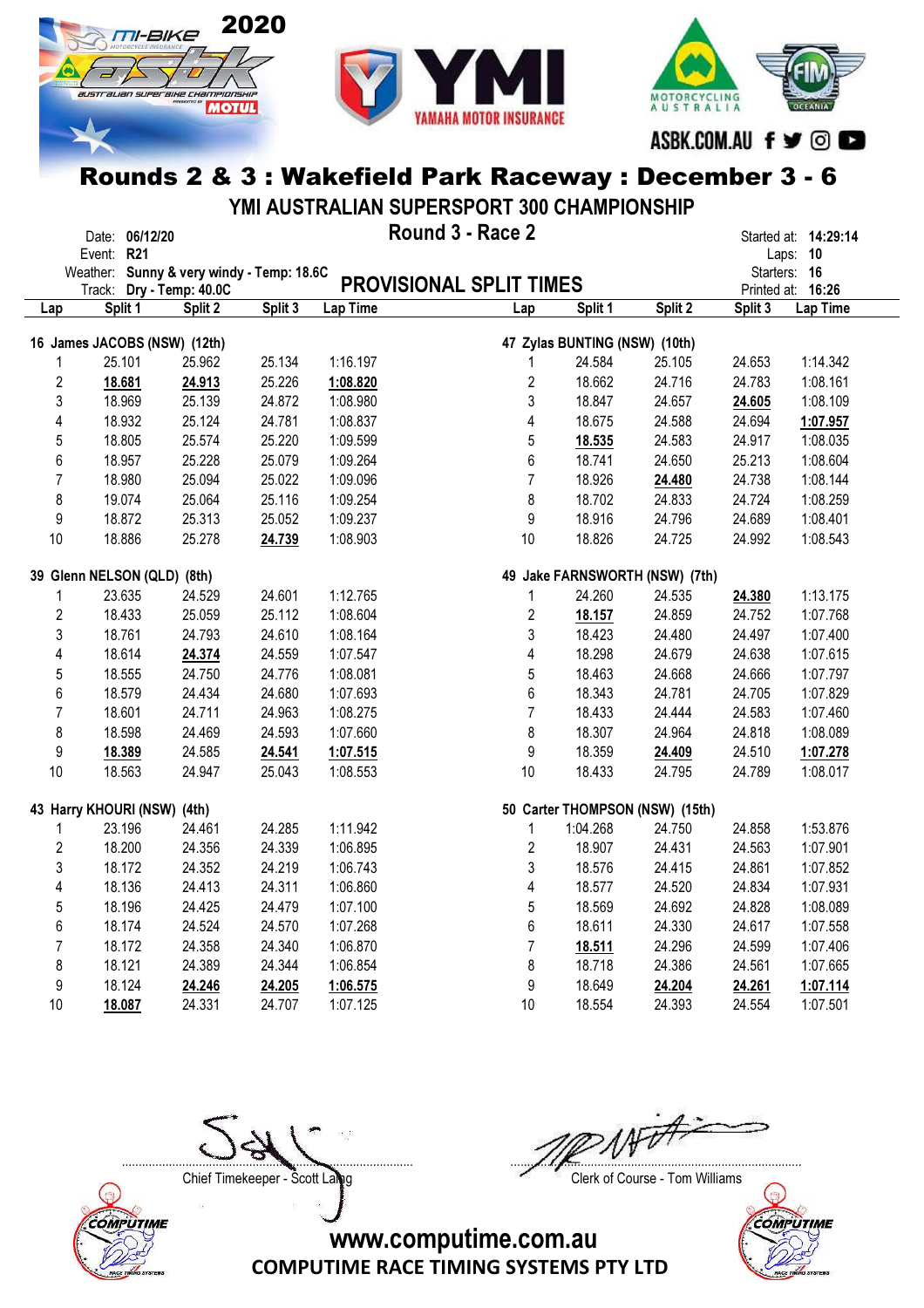





ASBK.COM.AU f ♥ © ■

### Rounds 2 & 3 : Wakefield Park Raceway : December 3 - 6

YMI AUSTRALIAN SUPERSPORT 300 CHAMPIONSHIP

|                         | Date: 06/12/20                            |         |         |          | Round 3 - Race 2               |                                  |         |          | Started at: 14:29:14 |
|-------------------------|-------------------------------------------|---------|---------|----------|--------------------------------|----------------------------------|---------|----------|----------------------|
|                         | Event: R21                                |         |         |          |                                |                                  |         |          | Laps: 10             |
|                         | Weather: Sunny & very windy - Temp: 18.6C |         |         |          |                                |                                  |         |          | Starters: 16         |
|                         | Track: Dry - Temp: 40.0C                  |         |         |          | <b>PROVISIONAL SPLIT TIMES</b> |                                  |         |          | Printed at: 16:26    |
| Lap                     | Split 1                                   | Split 2 | Split 3 | Lap Time | Lap                            | Split 1                          | Split 2 | Split 3  | Lap Time             |
|                         | 68 Luke POWER (VIC) (5th)                 |         |         |          |                                | 88 Joseph MARINIELLO (VIC) (DNF) |         |          |                      |
|                         | 23.327                                    | 24.470  | 24.331  | 1:12.128 | 1                              | 28.573                           | 34.339  | 3:24.964 | 4:27.876             |
| $\overline{\mathbf{c}}$ | 18.138                                    | 24.152  | 24.050  | 1:06.340 |                                |                                  |         |          |                      |
| 3                       | 18.159                                    | 24.123  | 24.058  | 1:06.340 |                                | 95 Matthew RINDEL (VIC) (11th)   |         |          |                      |
| 4                       | 18.131                                    | 24.165  | 23.963  | 1:06.259 | 1                              | 25.425                           | 25.787  | 25.144   | 1:16.356             |
| 5                       | 18.170                                    | 24.160  | 27.954  | 1:10.284 | 2                              | 18.897                           | 24.689  | 24.667   | 1:08.253             |
| 6                       | 18.273                                    | 24.269  | 24.372  | 1:06.914 | 3                              | 18.647                           | 24.805  | 24.646   | 1:08.098             |
| 7                       | 18.185                                    | 24.146  | 24.209  | 1:06.540 | 4                              | 18.716                           | 24.772  | 24.551   | 1:08.039             |
| 8                       | 18.243                                    | 24.086  | 24.195  | 1:06.524 | 5                              | 18.795                           | 25.224  | 24.937   | 1:08.956             |
| 9                       | 18.088                                    | 23.973  | 24.040  | 1:06.101 | 6                              | 18.913                           | 24.831  | 24.729   | 1:08.473             |
| 10                      | 18.008                                    | 24.084  | 25.411  | 1:07.503 | $\overline{7}$                 | 19.014                           | 25.159  | 24.630   | 1:08.803             |
|                         |                                           |         |         |          | 8                              | 18.774                           | 25.036  | 24.883   | 1:08.693             |
|                         | 69 Archie McDONALD (NSW) (3rd)            |         |         |          | 9                              | 18.768                           | 25.211  | 24.481   | 1:08.460             |
|                         | 23.032                                    | 23.976  | 24.510  | 1:11.518 | 10                             | 18.900                           | 25.243  | 24.626   | 1:08.769             |
| $\overline{c}$          | 18.466                                    | 24.006  | 24.173  | 1:06.645 |                                |                                  |         |          |                      |
| 3                       | 18.307                                    | 23.837  | 24.141  | 1:06.285 |                                | 97 Peter NERLICH (VIC) (9th)     |         |          |                      |
| 4                       | 18.393                                    | 23.849  | 24.081  | 1:06.323 | 1                              | 24.392                           | 24.857  | 24.808   | 1:14.057             |
| 5                       | 18.458                                    | 24.325  | 24.414  | 1:07.197 | 2                              | 18.654                           | 24.671  | 24.750   | 1:08.075             |
| 6                       | 18.545                                    | 23.957  | 24.391  | 1:06.893 | 3                              | 18.758                           | 24.817  | 24.691   | 1:08.266             |
| 7                       | 18.518                                    | 24.009  | 24.196  | 1:06.723 | 4                              | 18.673                           | 24.592  | 24.678   | 1:07.943             |
| 8                       | 18.387                                    | 23.946  | 24.206  | 1:06.539 | 5                              | 18.406                           | 24.651  | 25.600   | 1:08.657             |
| 9                       | 18.406                                    | 24.085  | 24.036  | 1:06.527 | 6                              | 18.592                           | 24.502  | 25.093   | 1:08.187             |
| 10                      | 18.474                                    | 23.821  | 24.085  | 1:06.380 | $\overline{7}$                 | 18.553                           | 24.550  | 24.850   | 1:07.953             |
|                         |                                           |         |         |          | 8                              | 18.552                           | 24.905  | 24.988   | 1:08.445             |
|                         | 72 Ben BAKER (NSW) (2nd)                  |         |         |          | 9                              | 18.625                           | 24.899  | 24.821   | 1:08.345             |
| 1                       | 22.679                                    | 24.239  | 24.123  | 1:11.041 | 10                             | 18.529                           | 24.879  | 25.111   | 1:08.519             |
| 2                       | 18.283                                    | 23.989  | 24.051  | 1:06.323 |                                |                                  |         |          |                      |
| 3                       | 18.294                                    | 23.999  | 24.061  | 1:06.354 |                                | 105 Cameron DUNKER (NSW) (14th)  |         |          |                      |
| 4                       | 18.394                                    | 23.950  | 24.070  | 1:06.414 | 1                              | 25.739                           | 26.061  | 25.149   | 1:16.949             |
| 5                       | 18.446                                    | 24.008  | 24.202  | 1:06.656 | 2                              | 19.175                           | 25.409  | 25.037   | 1:09.621             |
| 6                       | 18.409                                    | 23.995  | 24.637  | 1:07.041 | 3                              | 19.181                           | 25.722  | 25.053   | 1:09.956             |
| 7                       | 18.673                                    | 23.940  | 24.122  | 1:06.735 | $\overline{\mathbf{4}}$        | 19.518                           | 26.249  | 25.749   | 1:11.516             |
| 8                       | 18.311                                    | 23.993  | 24.226  | 1:06.530 | 5                              | 19.464                           | 26.022  | 25.438   | 1:10.924             |
| 9                       | 18.322                                    | 24.136  | 24.165  | 1:06.623 | 6                              | 19.426                           | 26.214  | 25.709   | 1:11.349             |
| 10                      | 18.330                                    | 24.325  | 24.608  | 1:07.263 | 7                              | 20.058                           | 25.807  | 25.519   | 1:11.384             |
|                         |                                           |         |         |          | 8                              | 19.645                           | 25.676  | 25.415   | 1:10.736             |



....................................................................................... .......................................................................................

Chief Timekeeper - Scott Laing Chief Timekeeper - Scott Laing

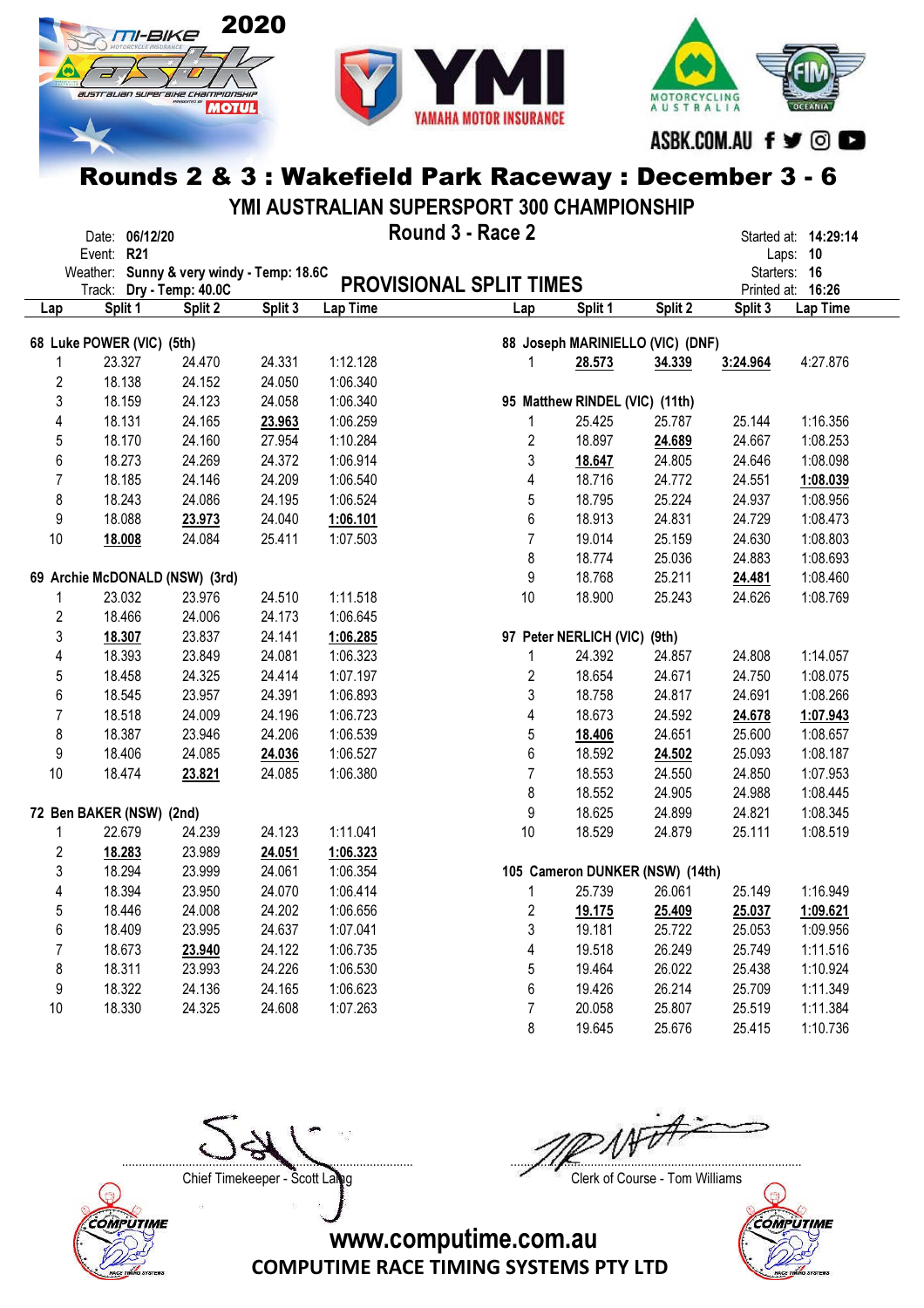





ASBK.COM.AU f ♥ © ●

#### Rounds 2 & 3 : Wakefield Park Raceway : December 3 - 6

YMI AUSTRALIAN SUPERSPORT 300 CHAMPIONSHIP

|     | Date:                       | 06/12/20   |                                  |         |          | Round 3 - Race 2               |                             |         |             | Started at: 14:29:14 |
|-----|-----------------------------|------------|----------------------------------|---------|----------|--------------------------------|-----------------------------|---------|-------------|----------------------|
|     | Event:                      | <b>R21</b> |                                  |         |          |                                |                             |         | Laps:       | 10                   |
|     | Weather:                    |            | Sunny & very windy - Temp: 18.6C |         |          |                                |                             |         | Starters:   | - 16                 |
|     | Track:                      |            | Dry - Temp: 40.0C                |         |          | <b>PROVISIONAL SPLIT TIMES</b> |                             |         | Printed at: | 16:26                |
| Lap |                             | Split 1    | Split 2                          | Split 3 | Lap Time | Lap                            | Split 1                     | Split 2 | Split 3     | Lap Time             |
|     |                             |            |                                  |         |          |                                |                             |         |             |                      |
| 9   |                             | 19.747     | 25.679                           | 25.538  | 1:10.964 | 5                              | 18.399                      | 24.096  | 24.066      | 1:06.561             |
| 10  |                             | 19.404     | 26.117                           | 25.574  | 1:11.095 | 6                              | 18.478                      | 24.041  | 24.472      | 1:06.991             |
|     |                             |            |                                  |         |          |                                | 18.401                      | 24.000  | 24.285      | 1:06.686             |
|     |                             |            | 110 Zak PETTENDY (NSW) (13th)    |         |          | 8                              | 18.464                      | 24.043  | 24.175      | 1:06.682             |
|     |                             | 24.667     | 26.176                           | 25.522  | 1:16.365 | 9                              | 18.310                      | 24.114  | 24.142      | 1:06.566             |
| 2   |                             | 19.117     | 25.174                           | 25.020  | 1:09.311 | 10                             | 18.358                      | 24.312  | 24.278      | 1:06.948             |
| 3   |                             | 18.712     | 26.037                           | 25.042  | 1:09.791 |                                |                             |         |             |                      |
| 4   |                             | 18.815     | 25.135                           | 25.354  | 1:09.304 |                                | 355 Laura BROWN (NSW) (6th) |         |             |                      |
| 5   |                             | 19.093     | 25.240                           | 25.453  | 1:09.786 |                                | 24.816                      | 25.265  | 24.724      | 1:14.805             |
| 6   |                             | 18.770     | 25.153                           | 25.196  | 1:09.119 | 2                              | 18.476                      | 24.527  | 24.412      | 1:07.415             |
| 7   |                             | 18.550     | 24.841                           | 25.133  | 1:08.524 | 3                              | 18.499                      | 24.439  | 24.377      | 1:07.315             |
| 8   |                             | 18.649     | 25.085                           | 25.060  | 1:08.794 | 4                              | 18.378                      | 24.391  | 24.434      | 1:07.203             |
| 9   |                             | 18.497     | 24.958                           | 25.122  | 1:08.577 | 5                              | 18.501                      | 24.568  | 24.942      | 1:08.011             |
| 10  |                             | 18.731     | 24.928                           | 25.491  | 1:09.150 | 6                              | 18.554                      | 24.381  | 24.663      | 1:07.598             |
|     |                             |            |                                  |         |          |                                | 18.736                      | 24.719  | 24.517      | 1:07.972             |
|     | 308 John LYTRAS (QLD) (1st) |            |                                  |         |          | 8                              | 18.473                      | 24.443  | 24.660      | 1:07.576             |
|     |                             | 22.399     | 24.126                           | 24.456  | 1:10.981 | 9                              | 18.303                      | 24.229  | 24.372      | 1:06.904             |
| 2   |                             | 18.512     | 23.993                           | 24.178  | 1:06.683 | 10                             | 18.383                      | 24.548  | 24.620      | 1:07.551             |
| 3   |                             | 18.241     | 23.966                           | 24.196  | 1:06.403 |                                |                             |         |             |                      |
| 4   |                             | 18.241     | 23.950                           | 24.105  | 1:06.296 |                                |                             |         |             |                      |

\*\*\* Rider 88 (Joseph MARINIELLO (VIC)) - 10 second penalty imposed by Clerk of Course for jumped start \*\*\*

The results are provisional until the end of the time limit for protests and appeals.

Chief Timekeeper - Scott Laing Chief Timekeeper - Scott Laing



....................................................................................... .......................................................................................

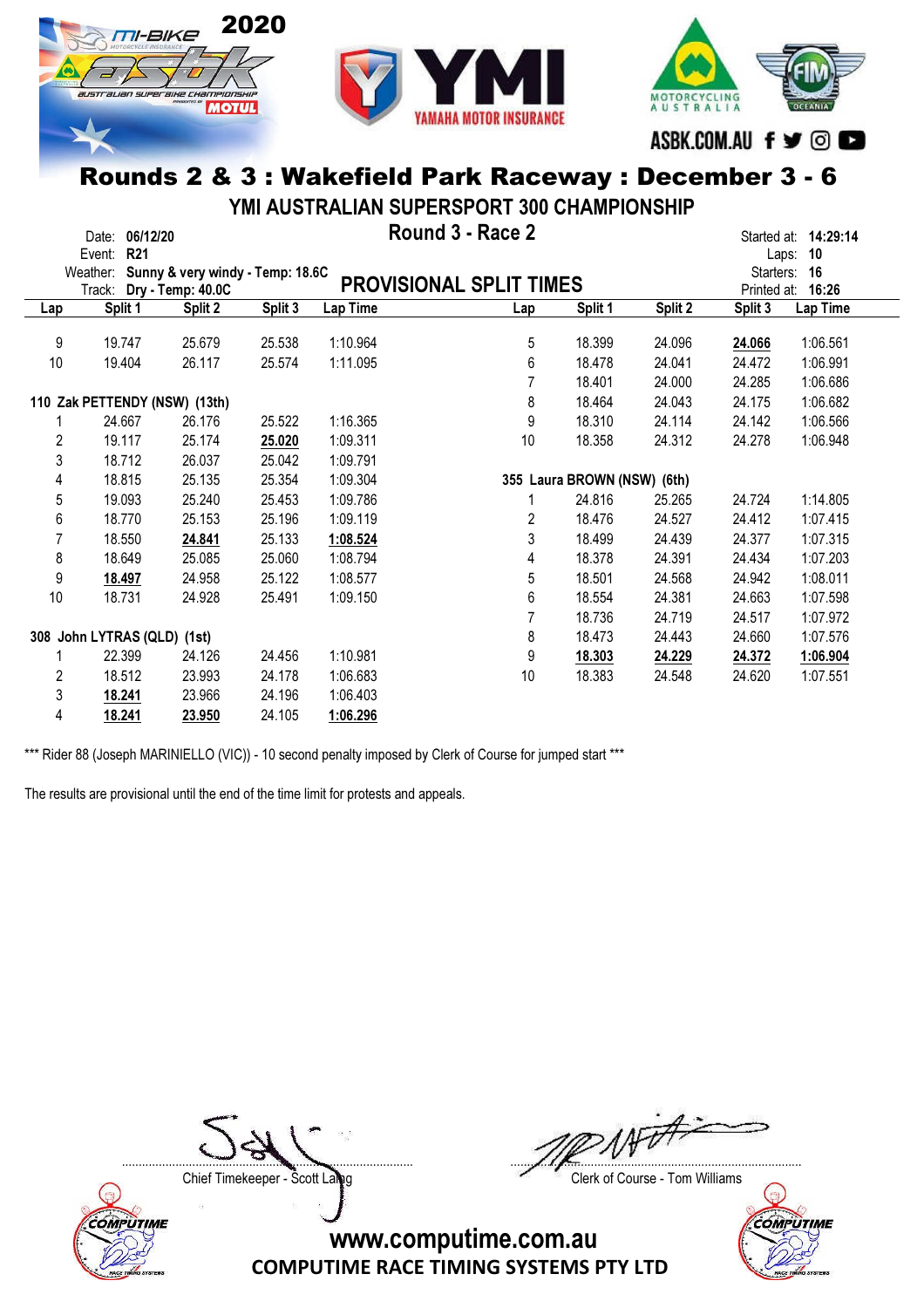

YMI AUSTRALIAN SUPERSPORT 300 CHAMPIONSHIP

| Weather: Sunny & very windy - Temp: 18,6C<br>Trock: Dry - Temp: 40.0C PROVISIONAL FASTEST LAPS SEQUENCE | Date: 06/12/20<br>Event: R21 | Started at: <b>14:29:14</b><br>Laps: $10$<br>Starters: 16<br>Printed at: 16:26 |                       |                 |                       |           |
|---------------------------------------------------------------------------------------------------------|------------------------------|--------------------------------------------------------------------------------|-----------------------|-----------------|-----------------------|-----------|
| Lap                                                                                                     | Race<br>Pos                  | No l                                                                           | Name                  | <b>Machine</b>  | <b>Fastest</b><br>Lap | On<br>Lap |
|                                                                                                         |                              |                                                                                |                       |                 |                       |           |
|                                                                                                         |                              | 308                                                                            | John LYTRAS (QLD)     | Yamaha R3 321   | 1:10.981              |           |
| 2                                                                                                       |                              | 72                                                                             | Ben BAKER (NSW)       | Yamaha R3 321   | 1:06.323              |           |
| 3                                                                                                       |                              | 69                                                                             | Archie McDONALD (NSW) | Yamaha R3 321   | 1:06.285              |           |
| 4                                                                                                       | 4                            | 68                                                                             | Luke POWER (VIC)      | Kawasaki EX 400 | 1:06.259              | 4         |
| 9                                                                                                       | 5                            | 68                                                                             | Luke POWER (VIC)      | Kawasaki EX 400 | 1:06.101              | 9         |

\*\*\* Rider 88 (Joseph MARINIELLO (VIC)) - 10 second penalty imposed by Clerk of Course for jumped start \*\*\*

The results are provisional until the end of the time limit for protests and appeals.



....................................................................................... .......................................................................................

Chief Timekeeper - Scott Laing Chief Timekeeper - Scott Laing

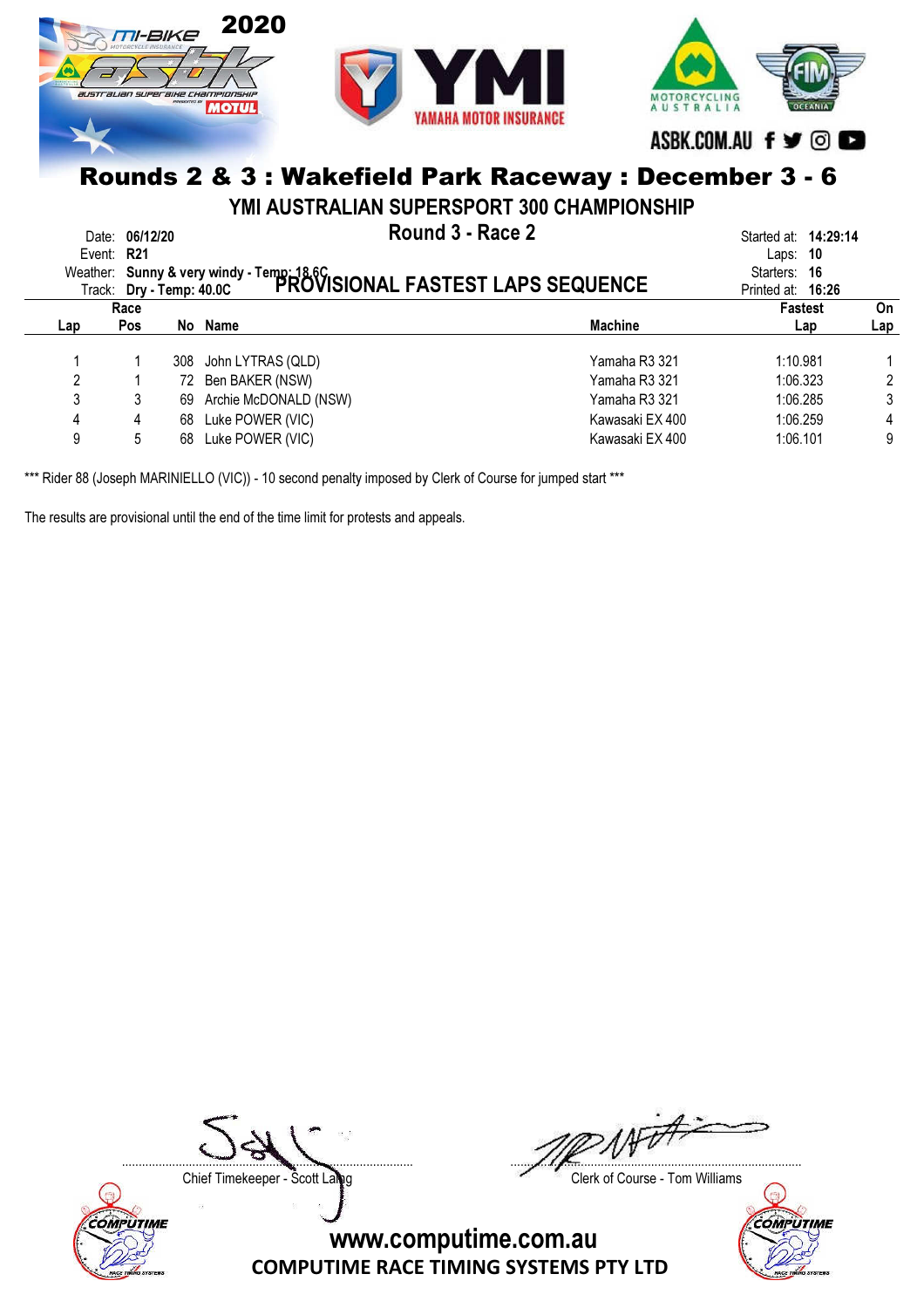





YMI AUSTRALIAN SUPERSPORT 300 CHAMPIONSHIP

|            | Date: 06/12/20       |                   |                 |                                  |                  |           | Round 3 - Race 2             |                  |           |                              |        |           | Started at: 14:29:14 |             |
|------------|----------------------|-------------------|-----------------|----------------------------------|------------------|-----------|------------------------------|------------------|-----------|------------------------------|--------|-----------|----------------------|-------------|
|            | Event: R21           |                   |                 |                                  |                  |           |                              |                  |           |                              |        |           | Laps: 10             |             |
|            | Weather:             |                   |                 | Sunny & very windy - Temp: 18.6C |                  |           | <b>PROVISIONAL LAP SHEET</b> |                  |           |                              |        |           | Starters: 16         |             |
|            | Track:               | Dry - Temp: 40.0C |                 |                                  |                  |           |                              |                  |           |                              |        |           | Printed at: 16:26    |             |
| No         | Lap Time             | Gap               | No              | Lap Time<br>Lap <sub>3</sub>     | Gap              | No        | Lap Time<br>Lap 5            | Gap              | No<br>72  | Lap Time<br>1:06.735         | Gap    | No<br>308 | Lap Time<br>1:06.566 | Gap<br>.132 |
|            | Lap 1                |                   | 72              | 1:06.354                         |                  | 72        | 1:06.656                     |                  | 308       | 1:06.686                     | .037   | 69        | 1:06.527             | .933        |
| 308        | 1:10.981             |                   | 308             | 1:06.403                         | .349             | 308       | 1:06.561                     | .136             | 69        | 1:06.723                     | 1.020  | 43        | 1:06.575             | 3.390       |
| 72         | 1:11.041             | .060              | 69              | 1:06.285                         | .730             | 69        | 1:07.197                     | 1.180            | 43        | 1:06.870                     | 3.114  | 68        | 1:06.101             | 3.713       |
| 69         | 1:11.518             | .537              | 68              | 1:06.340                         | 1.090            | 43        | 1:07.100                     | 2.752            | 68        | 1:06.540                     | 4.241  | 49        | 1:07.278             | 10.694      |
| 43         | 1:11.942             | .961              | 43              | 1:06.743                         | 1.862            | 68        | 1:10.284                     | 4.563            | 49        | 1:07.460                     | 8.480  | 355       | 1:06.904             | 11.082      |
| 68         | 1:12.128             | 1.147             | 49              | 1:07.400                         | 4.625            | 49        | 1:07.797                     | 6.967            | 355       | 1:07.972                     | 9.755  | 39        | 1:07.515             | 12.587      |
| 39         | 1:12.765             | 1.784             | 39              | 1:08.164                         | 5.815            | 355       | 1:08.011                     | 7.961            | 39        | 1:08.275                     | 10.565 | 97        | 1:08.345             | 16.211      |
| 49         | 1:13.175             | 2.194             | 355             | 1:07.315                         | 5.817            | 39        | 1:08.081                     | 8.373            | 97        | 1:07.953                     | 12.574 | 47        | 1:08.401             | 16.295      |
| 97         | 1:14.057             | 3.076             | 97              | 1:08.266                         | 6.680            | 47        | 1:08.035                     | 9.816            | 47        | 1:08.144                     | 12.788 | 95        | 1:08.460             | 20.414      |
| 47         | 1:14.342             | 3.361             | 47              | 1:08.109                         | 6.894            | 97        | 1:08.657                     | 10.210           | 95        | 1:08.803                     | 16.414 | 16        | 1:09.237             | 25.567      |
| 355        | 1:14.805             | 3.824             | 95              | 1:08.098                         | 8.989            | 95        | 1:08.956                     | 12.914           | 16        | 1:09.096                     | 20.229 | 110       | 1:08.577             | 25.854      |
| 16         | 1:16.197             | 5.216             | 16              | 1:08.980                         | 10.279           | 16        | 1:09.599                     | 15.645           | 110       | 1:08.524                     | 21.636 | 105       | 1:10.964             | 39.682      |
| 95         | 1:16.356             | 5.375             | 110             | 1:09.791                         | 11.749           | 110       | 1:09.786                     | 17.769           | 105       | 1:11.384                     | 31.135 | 50        | 1:07.114             | 51.675      |
| 110        | 1:16.365             | 5.384             | 105             | 1:09.956                         | 12.808           | 105       | 1:10.924                     | 22.178           | 50        | 1:07.406                     | 50.049 |           |                      |             |
| 105        | 1:16.949             | 5.968             | 50              | 1:07.852                         | 45.911           | 50        | 1:08.089                     | 48.861           |           |                              |        |           | Lap 10               |             |
| 50         | 1:53.876             | 42.895            | $\overline{88}$ | 4:27.876                         | 2 laps           |           |                              |                  |           | Lap <sub>8</sub>             |        | 308       | 1:06.948             |             |
|            |                      |                   |                 |                                  |                  |           | Lap <sub>6</sub>             |                  | 72        | 1:06.530                     |        | 72        | 1:07.263             | .183        |
|            | Lap <sub>2</sub>     |                   |                 | Lap 4                            |                  | 72        | 1:07.041                     |                  | 308       | 1:06.682                     | .189   | 69        | 1:06.380             | .233        |
| 72         | 1:06.323             |                   | 72              | 1:06.414                         |                  | 308       | 1:06.991                     | .086             | 69        | 1:06.539                     | 1.029  | 43        | 1:07.125             | 3.435       |
| 308        | 1:06.683             | .300              | 308             | 1:06.296                         | .231             | 69        | 1:06.893                     | 1.032            | 43        | 1:06.854                     | 3.438  | 68        | 1:07.503             | 4.136       |
| 69         | 1:06.645             | .799              | 69              | 1:06.323                         | .639             | 43        | 1:07.268                     | 2.979            | 68        | 1:06.524                     | 4.235  | 355       | 1:07.551             | 11.553      |
| 68         | 1:06.340             | 1.104             | 68              | 1:06.259                         | .935             | 68        | 1:06.914                     | 4.436            | 49        | 1:08.089                     | 10.039 | 49        | 1:08.017             | 11.631      |
| 43         | 1:06.895             | 1.473             | 43              | 1:06.860                         | 2.308            | 49        | 1:07.829                     | 7.755            | 355       | 1:07.576                     | 10.801 | 39        | 1:08.553             | 14.060      |
| 49         | 1:07.768             | 3.579             | 49              | 1:07.615                         | 5.826            | 355       | 1:07.598                     | 8.518            | 39        | 1:07.660                     | 11.695 | 97        | 1:08.519             | 17.650      |
| 39         | 1:08.604             | 4.005             | 355             | 1:07.203                         | 6.606            | 39        | 1:07.693                     | 9.025            | 97        | 1:08.445                     | 14.489 | 47        | 1:08.543             | 17.758      |
| 97         | 1:08.075             | 4.768             | 39              | 1:07.547                         | 6.948            | 97        | 1:08.187                     | 11.356           | 47        | 1:08.259                     | 14.517 | 95        | 1:08.769             | 22.103      |
| 355        | 1:07.415             | 4.856             | 97              | 1:07.943                         | 8.209            | 47        | 1:08.604                     | 11.379           | 95        | 1:08.693                     | 18.577 | 16        | 1:08.903             | 27.390      |
| 47         | 1:08.161             | 5.139             | 47              | 1:07.957                         | 8.437            | 95        | 1:08.473                     | 14.346           | 16        | 1:09.254                     | 22.953 | 110       | 1:09.150             | 27.924      |
| 95         | 1:08.253             | 7.245             | 95              | 1:08.039                         | 10.614           | 16        | 1:09.264                     | 17.868           | 110       | 1:08.794                     | 23.900 | 105       | 1:11.095             | 43.697      |
| 16         | 1:08.820             | 7.653             | 16              | 1:08.837                         | 12.702           | 110       | 1:09.119                     | 19.847           | 105<br>50 | 1:10.736                     | 35.341 | 50        | 1:07.501             | 52.096      |
| 110<br>105 | 1:09.311<br>1:09.621 | 8.312<br>9.206    | 110<br>105      | 1:09.304<br>1:11.516             | 14.639<br>17.910 | 105<br>50 | 1:11.349<br>1:07.558         | 26.486<br>49.378 |           | 1:07.665                     | 51.184 |           |                      |             |
| 50         | 1:07.901             | 44.413            | 50              | 1:07.931                         | 47.428           |           |                              |                  |           |                              |        |           |                      |             |
|            |                      |                   |                 |                                  |                  |           | Lap <sub>7</sub>             |                  | 72        | Lap <sub>9</sub><br>1:06.623 |        |           |                      |             |
|            |                      |                   |                 |                                  |                  |           |                              |                  |           |                              |        |           |                      |             |

\*\*\* Rider 88 (Joseph MARINIELLO (VIC)) - 10 second penalty imposed by Clerk of Course for jumped start \*\*\*

The results are provisional until the end of the time limit for protests and appeals.

....................................................................................... .......................................................................................

Chief Timekeeper - Scott Laing Chief Timekeeper - Scott Laing



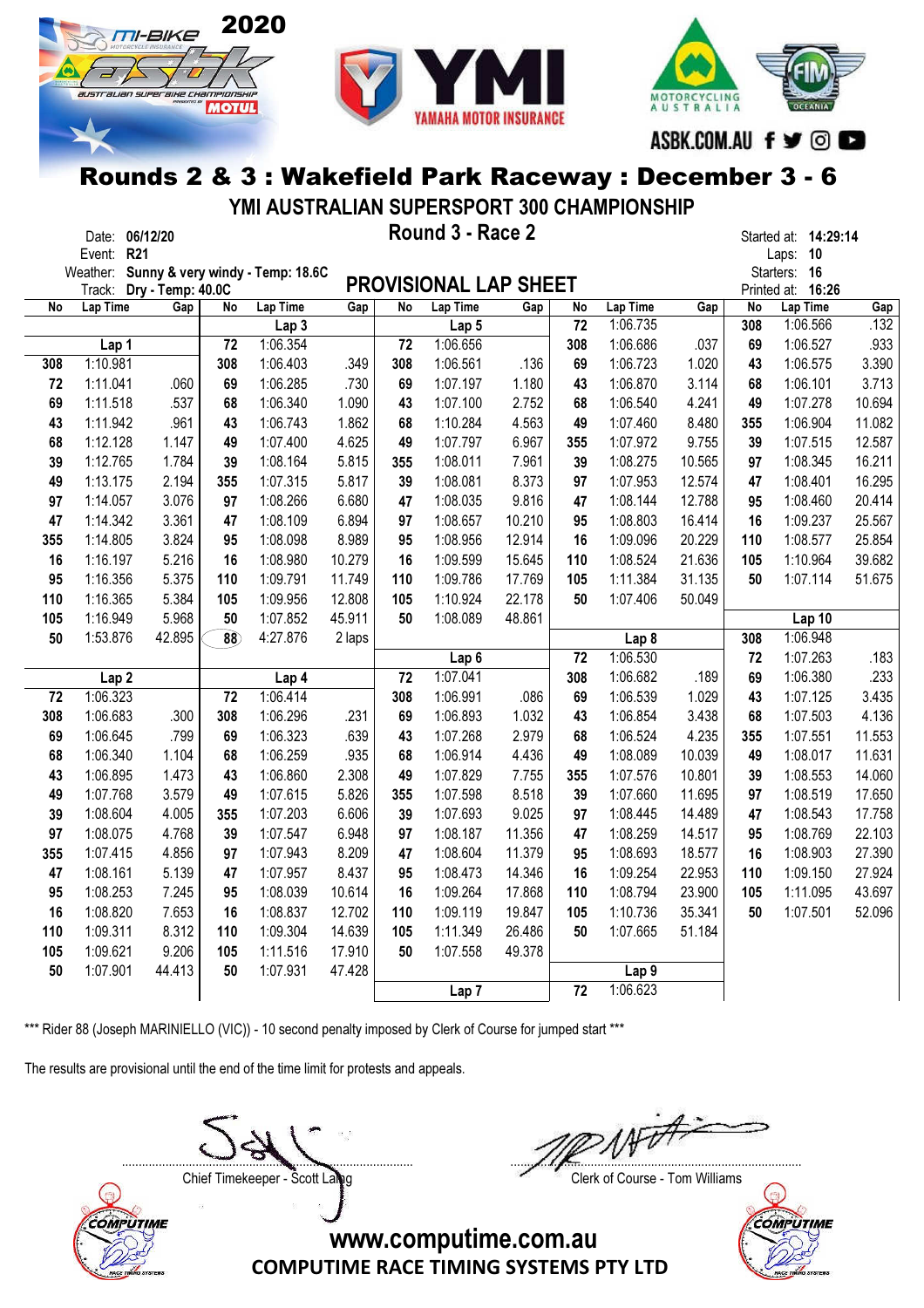





ASBK.COM.AU f ♥ © ●

# Rounds 2 & 3 : Wakefield Park Raceway : December 3 - 6

YMI AUSTRALIAN SUPERSPORT 300 CHAMPIONSHIP

| Date:<br><b>R21</b><br>Event: | 06/12/20                                              |            |             |                          |                          | Round 3 - Race 2             |     |                          |     |                          |     | Started at: 14:29:14<br>- 10<br>Laps: |
|-------------------------------|-------------------------------------------------------|------------|-------------|--------------------------|--------------------------|------------------------------|-----|--------------------------|-----|--------------------------|-----|---------------------------------------|
| Weather:<br>Track:            | Sunny & very windy - Temp: 18.6C<br>Dry - Temp: 40.0C |            |             |                          |                          | <b>PROVISIONAL LAP CHART</b> |     |                          |     |                          |     | 16<br>Starters:<br>Printed at: 16:26  |
| <b>Name</b>                   | Grid                                                  | 1          | $\mathbf 2$ | 3                        | 4                        | 5                            | 6   | $\overline{7}$           | 8   | 9                        | 10  | <b>Name</b>                           |
| <b>J. LYTRAS</b>              | 3 <sup>0</sup>                                        | ∩∩Q        | 70          | $\overline{\phantom{a}}$ | $\overline{\phantom{a}}$ | ⊸                            | ⊸   | $\overline{\phantom{a}}$ | ⊸   | $\overline{\phantom{a}}$ | 298 | <b>J. LYTRAS</b>                      |
| <b>B. BAKER</b>               | 72                                                    | 72         | 308         | 308                      | 308                      | 308                          | 308 | 308                      | 308 | 308                      | 72  | <b>B. BAKER</b>                       |
| L. POWER                      | 68                                                    | 69         | 69          | 69                       | 69                       | 69                           | 69  | 69                       | 69  | 69                       | 69  | A. McDONALD                           |
| H. KHOURI                     | 43                                                    | 43         | 68          | 68                       | 68                       | 43                           | 43  | 43                       | 43  | 43                       | 43  | H. KHOURI                             |
| A. McDONALD                   | 69                                                    | 68         | 43          | 43                       | 43                       | 68                           | 68  | 68                       | 68  | 68                       | 68  | L. POWER                              |
| R. OUGHTRED                   | 121                                                   | 39         | 49          | 49                       | 49                       | 49                           | 49  | 49                       | 49  | 49                       | 355 | L. BROWN                              |
| <b>J. FARNSWORTH</b>          | 49                                                    | 49         | 39          | 39                       | 355                      | 355                          | 355 | 355                      | 355 | 355                      | 49  | <b>J. FARNSWORTH</b>                  |
| P. NERLICH                    | 97                                                    | 97         | 97          | 355                      | 39                       | 39                           | 39  | 39                       | 39  | 39                       | 39  | <b>G. NELSON</b>                      |
| <b>G. NELSON</b>              | 39                                                    | 47         | 355         | 97                       | 97                       | 47                           | 97  | 97                       | 97  | 97                       | 97  | P. NERLICH                            |
| C. THOMPSON                   | 50                                                    | 355        | 47          | 47                       | 47                       | 97                           | 47  | 47                       | 47  | 47                       | 47  | Z. BUNTING                            |
| T. DRANE                      | 59                                                    | 16         | 95          | 95                       | 95                       | 95                           | 95  | 95                       | 95  | 95                       | 95  | <b>M. RINDEL</b>                      |
| Z. BUNTING                    | 47                                                    | 95         | 16          | 16                       | 16                       | 16                           | 16  | 16                       | 16  | 16                       | 16  | <b>J. JACOBS</b>                      |
| C. CLEGG                      | 63                                                    | 10         | 140         | 110                      | 140                      | 110                          | 140 | 110                      | 140 | 140                      | 110 | Z. PETTENDY                           |
| L. BROWN                      | 355                                                   | $\sqrt{5}$ | 105         | 105                      | 105                      | 105                          | 105 | 105                      | 105 | 105                      | 105 | <b>C. DUNKER</b>                      |
| M. RINDEL                     | 95                                                    | 50         | 50          | 50                       | 50                       | 50 <sub>2</sub>              | 50  | 50                       | 50  | 50                       | 50  | C. THOMPSON                           |
| <b>C. DUNKER</b>              | 105/                                                  | 88         |             |                          |                          |                              |     |                          |     |                          |     |                                       |
| J. JACOBS                     | 16                                                    |            |             |                          |                          |                              |     |                          |     |                          |     |                                       |
| Z. PETTENDY                   | 100                                                   |            |             |                          |                          |                              |     |                          |     |                          |     |                                       |
| <b>J. MARINIELLO</b>          | 88                                                    |            |             |                          |                          |                              |     |                          |     |                          |     |                                       |

\*\*\* Rider 88 (Joseph MARINIELLO (VIC)) - 10 second penalty imposed by Clerk of Course for jumped start \*\*\*

The results are provisional until the end of the time limit for protests and appeals.

COMPUTIME

....................................................................................... .......................................................................................

Chief Timekeeper - Scott Laing Chief Timekeeper - Scott Laing

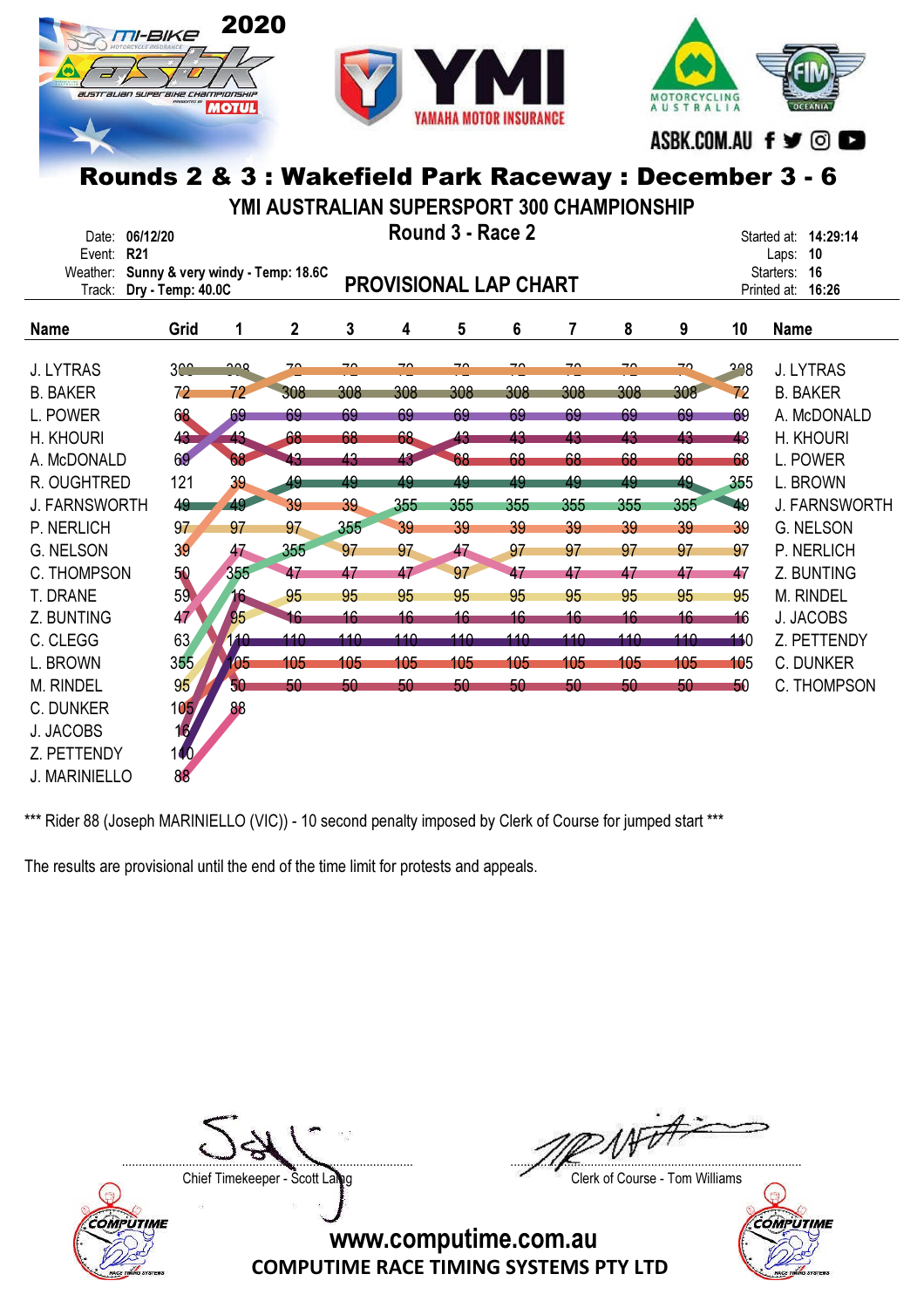





ASBK.COM.AU f ♥ © ●

# Rounds 2 & 3 : Wakefield Park Raceway : December 3 - 6

YMI AUSTRALIAN SUPERSPORT 300 CHAMPIONSHIP

|     | 06/12/20<br>Date:<br>R <sub>21</sub><br>Event: |        | 14:29:14<br>Started at:<br>10<br>Laps:                                               |        |                      |          |                     |                      |          |
|-----|------------------------------------------------|--------|--------------------------------------------------------------------------------------|--------|----------------------|----------|---------------------|----------------------|----------|
|     | Weather:                                       |        | Sunny & very windy - Temp: 18.6C<br>Dry - Temp: 40.0C PROVISIONAL BEST PARTIAL TIMES |        |                      |          |                     | 16<br>Starters:      |          |
|     | Track:                                         |        |                                                                                      |        |                      |          |                     | 16:26<br>Printed at: |          |
|     | Split 1                                        |        | Split 2                                                                              |        | Split 3              |          | LAP                 |                      |          |
| Pos | Name                                           | Time   | <b>Name</b>                                                                          | Time   | Name                 | Time     | Name                | Ideal                | Fastest  |
|     | L. POWER                                       | 18.008 | A. McDONALD                                                                          | 23.821 | L. POWER             | 23.963   | <b>L. POWER</b>     | 1:05.944             | 1:06.101 |
|     | H. KHOURI                                      | 18.087 | <b>B. BAKER</b>                                                                      | 23.940 | A. McDONALD          | 24.036   | A. McDONAL          | 1:06.164             | 1:06.285 |
|     | <b>J. FARNSWORTH</b>                           | 18.157 | <b>J. LYTRAS</b>                                                                     | 23.950 | <b>B. BAKER</b>      | 24.051   | <b>J. LYTRAS</b>    | 1:06.257             | 1:06.296 |
| 4   | J. LYTRAS                                      | 18.241 | L. POWER                                                                             | 23.973 | J. LYTRAS            | 24.066   | <b>B. BAKER</b>     | 1:06.274             | 1:06.323 |
| 5   | <b>B. BAKER</b>                                | 18.283 | C. THOMPSON                                                                          | 24.204 | H. KHOURI            | 24.205   | <b>H. KHOURI</b>    | 1:06.538             | 1:06.575 |
| 6   | L. BROWN                                       | 18.303 | L. BROWN                                                                             | 24.229 | C. THOMPSON          | 24.261   | <b>L. BROWN</b>     | 1:06.904             | 1:06.904 |
|     | A. McDONALD                                    | 18.307 | H. KHOURI                                                                            | 24.246 | L. BROWN             | 24.372   | <b>J. FARNSWO</b>   | 1:06.946             | 1:07.278 |
| 8   | G. NELSON                                      | 18.389 | <b>G. NELSON</b>                                                                     | 24.374 | <b>J. FARNSWORTH</b> | 24.380   | <b>C. THOMPSO</b>   | 1:06.976             | 1:07.114 |
| 9   | P. NERLICH                                     | 18.406 | <b>J. FARNSWORTH</b>                                                                 | 24.409 | M. RINDEL            | 24.481   | <b>G. NELSON</b>    | 1:07.304             | 1:07.515 |
| 10  | Z. PETTENDY                                    | 18.497 | Z. BUNTING                                                                           | 24.480 | G. NELSON            | 24.541   | <b>P. NERLICH</b>   | 1:07.586             | 1:07.943 |
| 11  | C. THOMPSON                                    | 18.511 | P. NERLICH                                                                           | 24.502 | Z. BUNTING           | 24.605   | <b>Z. BUNTING</b>   | 1:07.620             | 1:07.957 |
| 12  | Z. BUNTING                                     | 18.535 | M. RINDEL                                                                            | 24.689 | P. NERLICH           | 24.678   | <b>M. RINDEL</b>    | 1:07.817             | 1:08.039 |
| 13  | M. RINDEL                                      | 18.647 | Z. PETTENDY                                                                          | 24.841 | J. JACOBS            | 24.739   | <b>J. JACOBS</b>    | 1:08.333             | 1:08.820 |
| 14  | J. JACOBS                                      | 18.681 | J. JACOBS                                                                            | 24.913 | Z. PETTENDY          | 25.020   | Z. PETTENDY         | 1:08.358             | 1:08.524 |
| 15  | C. DUNKER                                      | 19.175 | C. DUNKER                                                                            | 25.409 | C. DUNKER            | 25.037   | <b>C. DUNKER</b>    | 1:09.621             | 1:09.621 |
| 16  | J. MARINIELLO                                  | 24.558 | <b>J. MARINIELLO</b>                                                                 | 32.770 | <b>J. MARINIELLO</b> | 4:17.876 | <b>J. MARINIELL</b> | 5:15.204             |          |

\*\*\* Rider 88 (Joseph MARINIELLO (VIC)) - 10 second penalty imposed by Clerk of Course for jumped start \*\*\*

The results are provisional until the end of the time limit for protests and appeals.



COMPUTIME

....................................................................................... .......................................................................................

Chief Timekeeper - Scott Laing Chief Timekeeper - Scott Laing

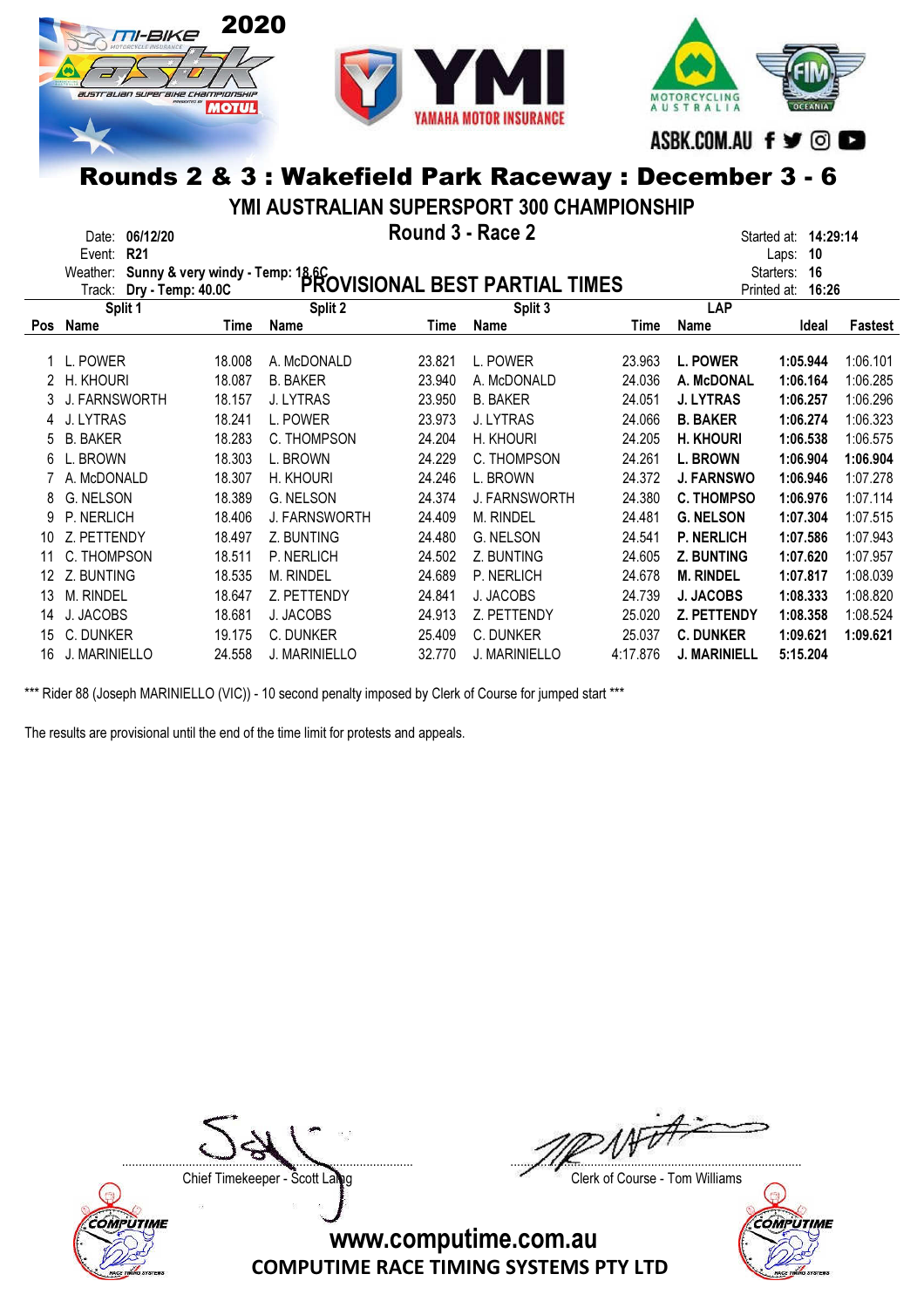

# Rounds 2 & 3 : Wakefield Park Raceway : December 3 - 6 YMI AUSTRALIAN SUPERSPORT 300 CHAMPIONSHIP

PROVISIONAL ROUND POINTS

#### AUSTRALIAN SUPERSPORT 300 CHAMPIONSHIP - ROUND 3

|     |     |                        |                | Rnd 3 | Rnd 3  | Rnd 3  |       |
|-----|-----|------------------------|----------------|-------|--------|--------|-------|
| Pos | No  | Name                   | <b>Machine</b> | Pole  | Race 1 | Race 2 | Total |
|     |     |                        |                |       |        |        |       |
|     | 308 | John LYTRAS            | Yamaha         |       | 25     | 25     | 51    |
| 2   | 72  | <b>Ben BAKER</b>       | Yamaha         |       | 20     | 20     | 40    |
| 3   | 69  | Archie McDONALD        | Yamaha         |       | 16     | 18     | 34    |
| 4   | 43  | Harry KHOURI           | Kawasaki       |       | 17     | 17     | 34    |
| 5   | 68  | Luke POWER             | Kawasaki       |       | 18     | 16     | 34    |
| 6   | 49  | <b>Jake FARNSWORTH</b> | Yamaha         |       | 15     | 14     | 29    |
|     | 355 | Laura BROWN            | Yamaha         |       | 12     | 15     | 27    |
| 8   | 39  | <b>Glenn NELSON</b>    | Yamaha         |       | 14     | 13     | 27    |
| 9   | 95  | Matthew RINDEL         | Yamaha         |       | 11     | 10     | 21    |
| 10  | 16  | James JACOBS           | Kawasaki       |       | 10     | 9      | 19    |
| 11  | 110 | Zak PETTENDY           | Yamaha         |       | 8      | 8      | 16    |
| 12  | 105 | Cameron DUNKER         | Yamaha         |       | 9      | 7      | 16    |
| 13  | 121 | Reece OUGHTRED         | Yamaha         |       | 13     |        | 13    |
| 14  | 97  | Peter NERLICH          | Kawasaki       |       |        | 12     | 12    |
| 15  | 47  | Zylas BUNTING          | Kawasaki       |       |        | 11     | 11    |
| 16  | 50  | Carter THOMPSON        | Yamaha         |       |        | 6      | 6     |

Chief Timekeeper - Scott Laling Chief Timekeeper - Scott Laling Chief Course - Tom Williams



....................................................................................... .......................................................................................

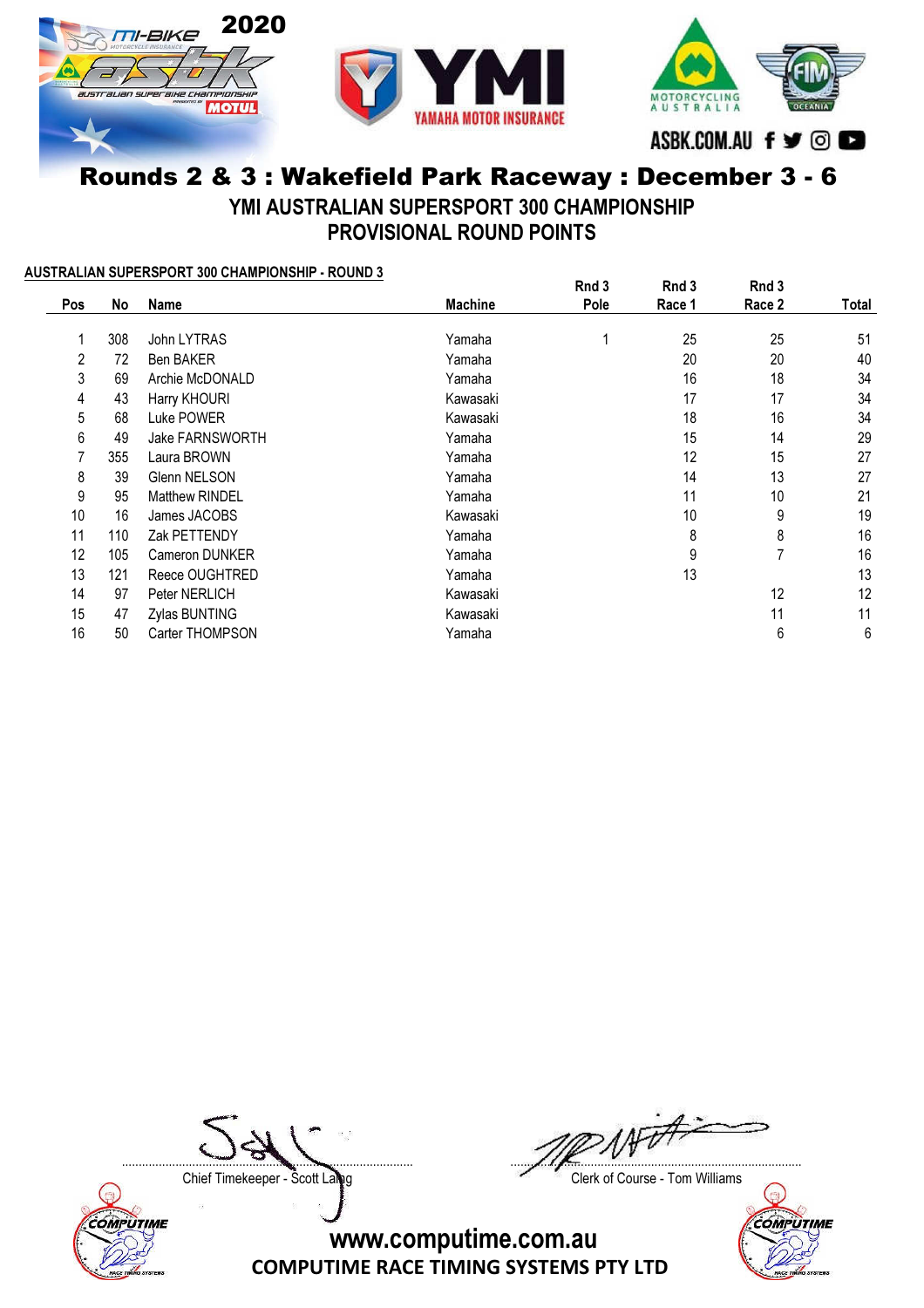



MOTORCYCLING<br>AUSTRALIA ASBK.COM.AU f ♥ © ●

#### Rounds 2 & 3 : Wakefield Park Raceway : December 3 - 6 YMI AUSTRALIAN SUPERSPORT 300 CHAMPIONSHIP

PROVISIONAL FINAL CHAMPIONSHIP POINTS

|                |     | AUSTRALIAN SUPERSPORT 300 CHAMPIONSHIP - ROUND 3 |                | Rnd 1          | Rnd 2          | Rnd 3 | Rnd 3  | Rnd 3          |              |
|----------------|-----|--------------------------------------------------|----------------|----------------|----------------|-------|--------|----------------|--------------|
| Pos            | No  | <b>Name</b>                                      | <b>Machine</b> | <b>WSBK</b>    | Wfld           | Pole  | Race 1 | Race 2         | Total        |
| 1              | 43  | Harry KHOURI                                     | Kawasaki       | 76             | 61             |       | 17     | 17             | 171          |
| $\sqrt{2}$     | 308 | John LYTRAS                                      | Yamaha         | 33             | 50             | 1     | 25     | 25             | 134          |
| 3              | 72  | Ben BAKER                                        | Yamaha         | 34             | 58             |       | 20     | 20             | 132          |
| 4              | 69  | Archie McDONALD                                  | Yamaha         | 49             | 48             |       | 16     | 18             | 131          |
| 5              | 68  | Luke POWER                                       | Kawasaki       | 44             | 48             |       | 18     | 16             | 126          |
| 6              | 355 | Laura BROWN                                      | Yamaha         | 31             | 31             |       | 12     | 15             | 89           |
| $\overline{7}$ | 50  | Carter THOMPSON                                  | Yamaha         |                | 69             |       |        | $\,6$          | 75           |
| 8              | 121 | Reece OUGHTRED                                   | Yamaha         | 37             | 25             |       | 13     |                | 75           |
| 9              | 97  | Peter NERLICH                                    | Kawasaki       | 29             | 26             |       |        | 12             | 67           |
| 10             | 11  | Brandon<br><b>DEMMERY</b>                        | Yamaha         | 26             | 37             |       |        |                | 63           |
| 11             | 39  | Glenn NELSON                                     | Yamaha         |                | 29             |       | 14     | 13             | 56           |
| 12             | 99  | Jacob HATCH                                      | Yamaha         | 37             | 19             |       |        |                | 56           |
| 13             | 49  | Jake<br><b>FARNSWORTH</b>                        | Yamaha         | 9              | 17             |       | 15     | 14             | 55           |
| 14             | 47  | Zylas BUNTING                                    | Kawasaki       | 21             | 23             |       |        | 11             | 55           |
| 15             | 95  | Matthew RINDEL                                   | Yamaha         | 12             | 20             |       | 11     | 10             | 53           |
| 16             | 78  | Caleb GILMORE                                    | Yamaha         | 40             |                |       |        |                | 40           |
| 17             | 25  | Luke JHONSTON                                    | Kawasaki       | 38             |                |       |        |                | 38           |
| 18             | 59  | Tom DRANE                                        | Yamaha         | 1              | 35             |       |        |                | $36\,$       |
| 19             | 16  | James JACOBS                                     | Kawasaki       |                | 14             |       | 10     | 9              | 33           |
| 20             | 110 | Zak PETTENDY                                     | Yamaha         |                | 12             |       | 8      | 8              | 28           |
| 21             | 127 | Filippo ROVELLI                                  | Kawasaki       | 25             |                |       |        |                | 25           |
| 22             | 36  | Angus GRENFELL                                   | Yamaha         | 23             |                |       |        |                | 23           |
| 23             | 105 | Cameron DUNKER                                   | Yamaha         |                | $\overline{7}$ |       | 9      | $\overline{7}$ | 23           |
| 24             | 333 | Yannis SHAW                                      | Kawasaki       | 20             |                |       |        |                | $20\,$       |
| 25             | 29  | Ryan SMITH                                       | Yamaha         | 15             |                |       |        |                | 15           |
| 26             | 63  | Clay CLEGG                                       | Yamaha         |                | 15             |       |        |                | 15           |
| 27             | 15  | <b>Olly SIMPSON</b>                              | Yamaha         | 13             |                |       |        |                | 13           |
| 28             | 42  | Kyle O'CONNELL                                   | Yamaha         | 12             |                |       |        |                | 12           |
| 29             | 407 | Jake SENIOR                                      | Kawasaki       | 10             |                |       |        |                | $10$         |
| 30             | 66  | Mitchell SIMPSON                                 | Yamaha         | $\overline{7}$ |                |       |        |                | $\sqrt{7}$   |
| 31             | 88  | Joseph<br><b>MARINIELLO</b>                      | Kawasaki       | 5              | $\mathbf{1}$   |       |        |                | $\,6\,$      |
| 32             | 21  | Luca DURNING                                     | Yamaha         | 1              |                |       |        |                | 1            |
| 33             | 55  | Zachary JOHNSON                                  | Yamaha         | 1              |                |       |        |                | $\mathbf{1}$ |



....................................................................................... .......................................................................................

Chief Timekeeper - Scott Laling Chief Timekeeper - Scott Laling Chief Course - Tom Williams